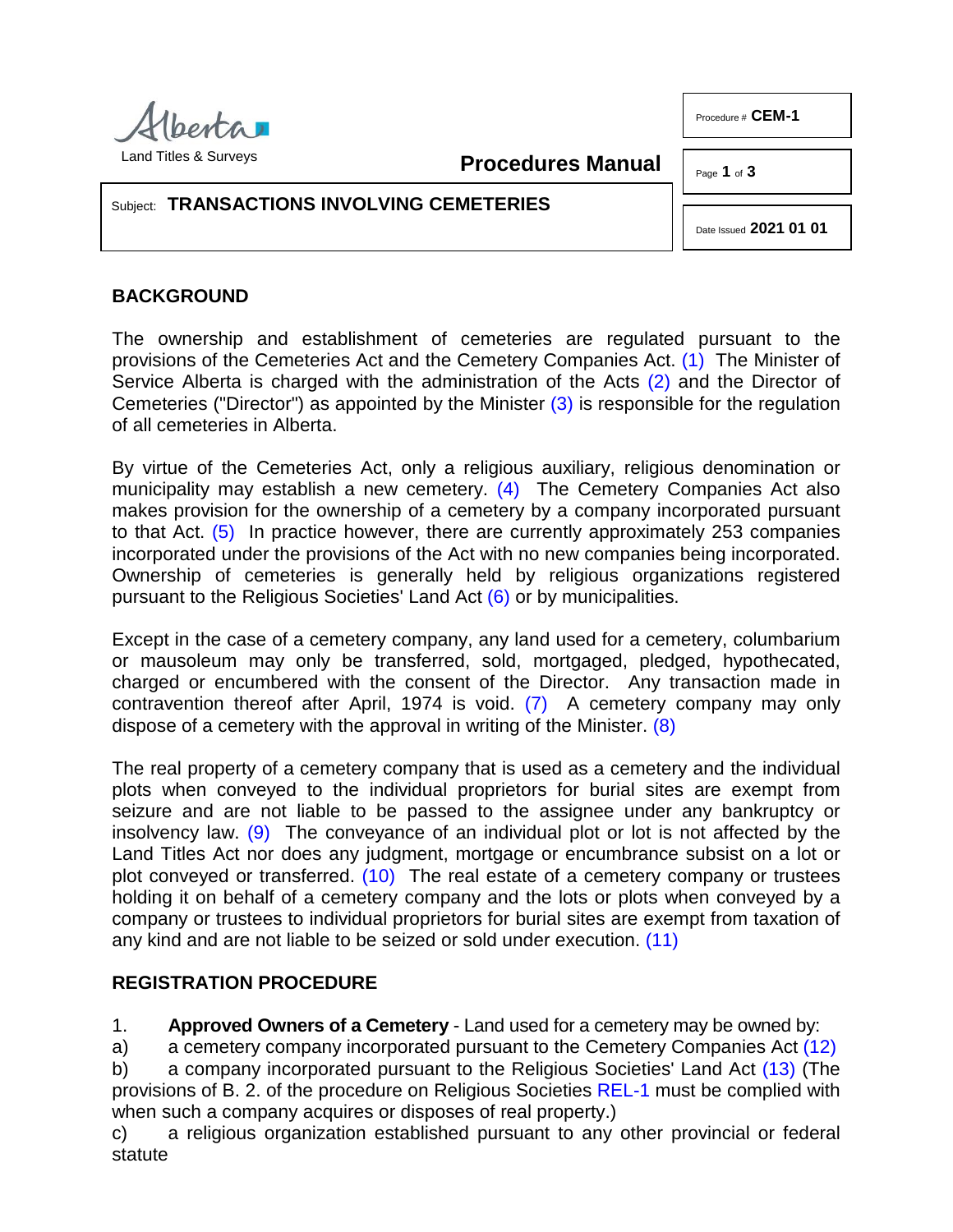| Date Issued 2021 01 01 |  |  |  |
|------------------------|--|--|--|
|------------------------|--|--|--|

<span id="page-1-1"></span><span id="page-1-0"></span>

d) trustees appointed pursuant to the Cemetery Companies Act [\(14\)](#page-2-13)

e) trustees appointed pursuant to the Religious Societies' Land Act [\(15\)](#page-2-14) (The provisions of A. of the procedure on Religious Societies [REL-1](http://www.servicealberta.ca/pdf/ltmanual/REL-1.pdf) apply to the holding of property except as otherwise indicated.)

2. **Title** - In the case of 1(a) and (b) above, title is to be issued to the company in the proper corporate name. In the case of 1(d) and (e) above, title is to be issued to the trustees with a designation of their trust (i.e., section 47 of the Land Titles Act concerning trusts does not apply). An example of the latter is:

> <span id="page-1-3"></span>"JOHN SMITH AND JOAN BROWN, TRUSTEES FOR THE EDMONTON REFORM CHURCH"

<span id="page-1-2"></span>3. **Registration of a Transfer by a Trustee** - A conveyance or transfer to a trustee is void unless it is registered at the Land Titles Office within twelve months of its execution. [\(16\)](#page-2-15)

4. **Successor Trustees** - The appointment of successor trustees under the Cemetery Companies Act is to be in accordance with sections 6 and 7 of the Cemetery Companies Act. The appointment of successor trustees under the Religious Societies' Land Act is to be in accordance with the procedure on Religious Societies [REL-1.](http://www.servicealberta.ca/pdf/ltmanual/REL-1.pdf)

5. **Consent** - All transfers, mortgages, pledges, hypothecations, charges and encumbrances by the owner or any person having an interest in a cemetery must have the consent of the Director endorsed on them to be registrable. [\(17\)](#page-2-16) Either

a) an attached document stamped and signed by an official of the Ministry of Service Alberta approving the transaction

b) a letter (or a photocopy of a letter) under letterhead of the Ministry of Service Alberta, Consumer and Registry Services Division approving the transaction and attached to the document is acceptable as signifying approval by the Director. The consent of the Director to a transfer by a cemetery company is sufficient evidence of compliance with the requirements of the Act [\(18\)](#page-2-17) as the consent of the Director will not be granted unless the consent of the Minister has been obtained.

<span id="page-1-4"></span>The consent of the Director is not required when successor trustees are appointed.